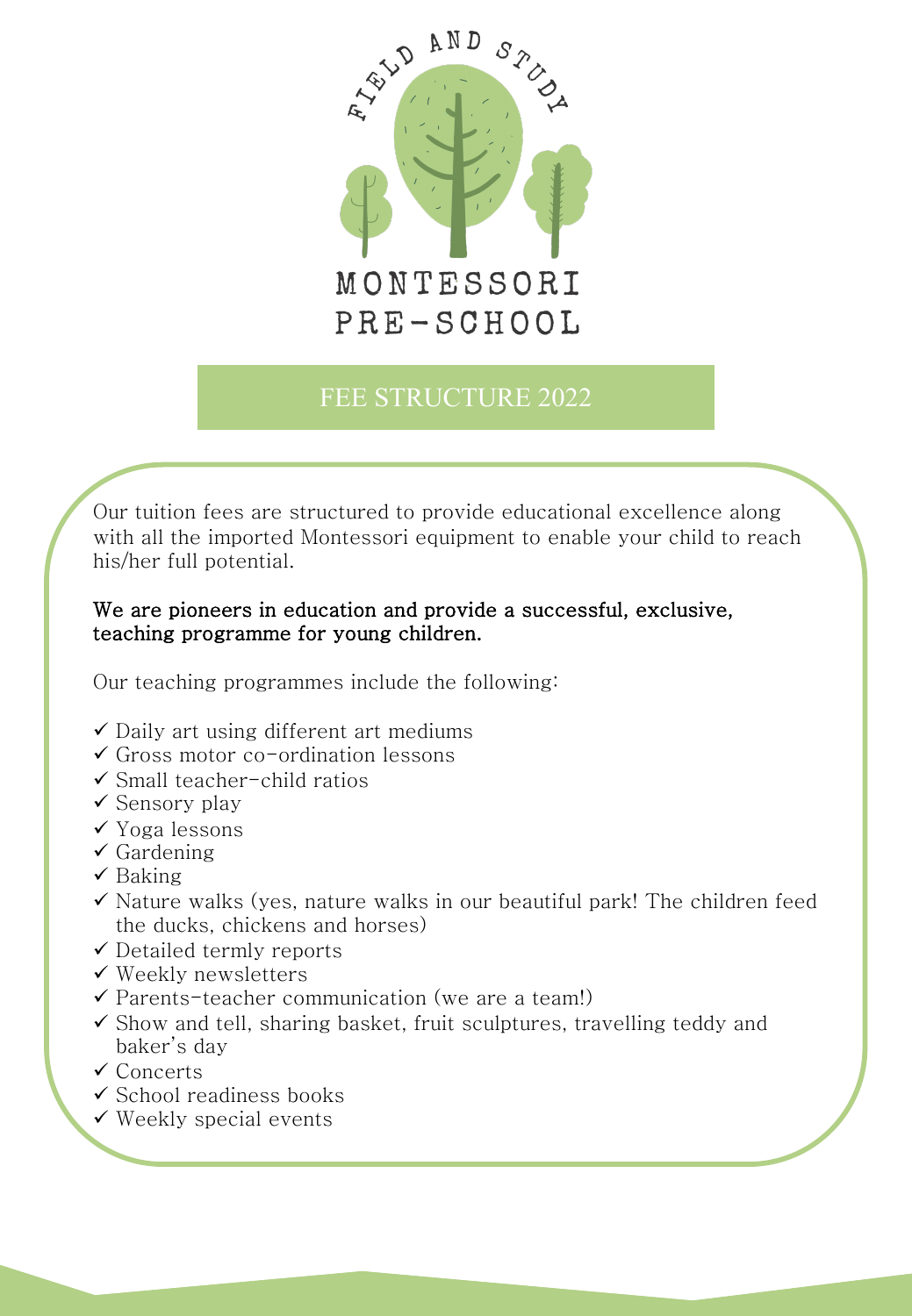

## FEE STRUCTURE 2022

Our school hours are as follows:

Monday – Friday Half Day: 7:30am - 12:30pm Aftercare until 3:00pm is offered at an additional charge.

We follow the ISASA 3 term calendar.

To enrol your child at our school, please complete the registration/application form available on our website.

A once-off, non-refundable maintenance fee in the amount of R4 500.00 will be charged upon acceptance of your child into our school. This will secure your child's place in the school as well as contribute to the school development including:

- Playgrounds and our beautiful gardens
- Classrooms
- Learning equipment (Montessori materials, art, sensory and music materials),
- Security

The maintenance and up-keeping of the school is important to ensure a safe, optimal learning environment for your child and other children who attend the school.

There is a 5% discount for siblings who attend the pre-school at the same time.